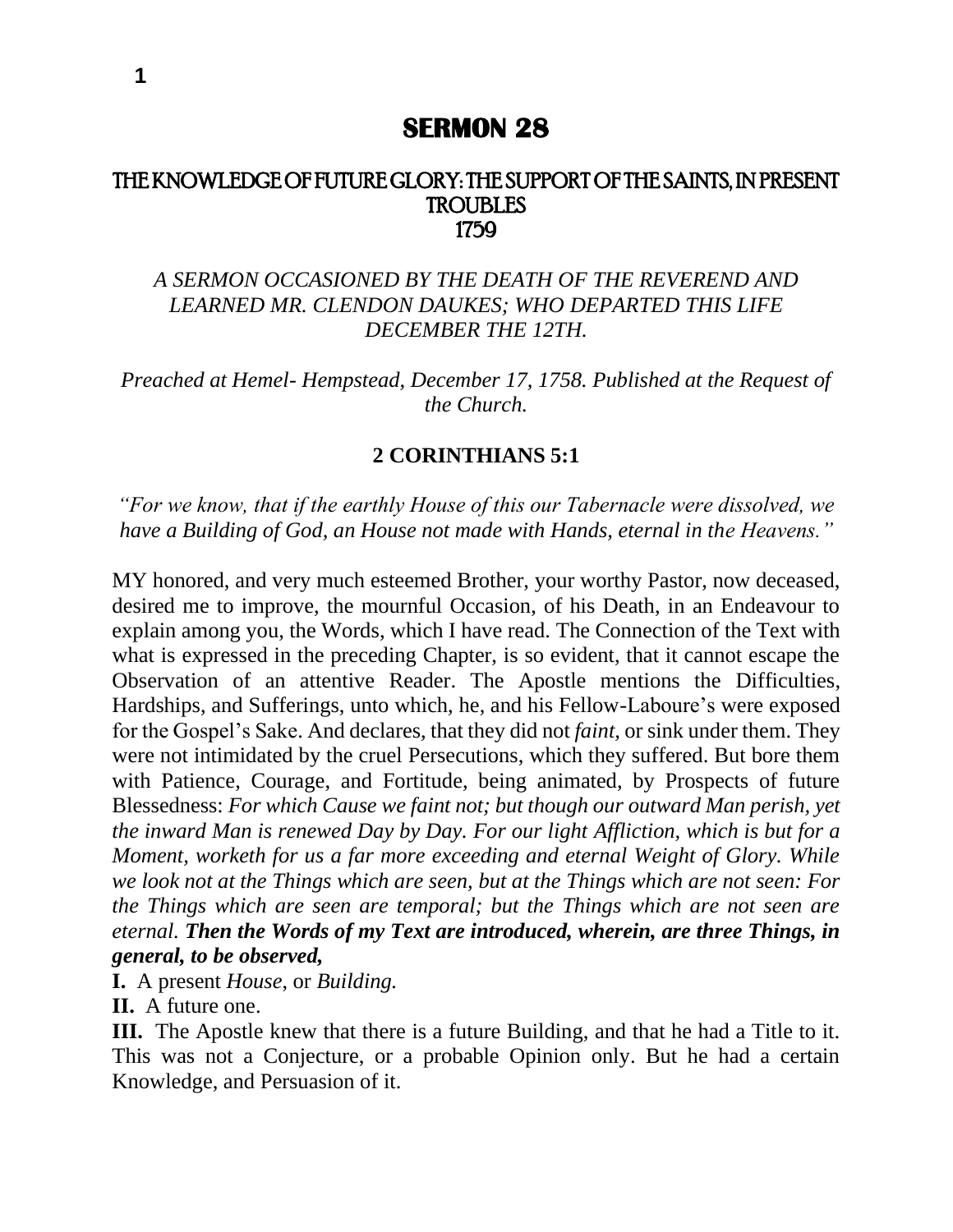**I.** *A present House, or Building, is spoken of, For we know that if the earthly House of this our Tabernacle were dissolved.* This House is our Body, wherein our Soul subsists and acts, at present. In the Formation whereof, the infinite Wisdom and Power of God are dearly seen. It is admirable for its Beauty, and the important Purposes, unto which it is designed, in subservience to the Mind, which is united to it. The various Mediums, for Senses are fitly adapted, as the Soul's acquiring a Stock of Ideas, *viz.* Sight, Hearing, Smelling, Tasting, and Feeling. By the Impressions, which Objects about us make on our Senses, the Soul acquires its Ideas of Things, and becomes acquainted with their Nature, and perceives their Agreement, or Difference. And being endowed with the Faculty of Speech, we are capable of communicating our Ideas, one to another, which is unspeakably to our mutual Advantage and Pleasure, as we are Creatures formed for Converse and Society. Concerning the curious Machine of our Body, we may justly say, that we *are fearfully and wonderfully made.* Three Particulars are expressed of our Body.: It is earthly — It is a Tabernacle — And is to be dissolved.

**1.** The human Body is *earthly.* This constituent Part of Man was *formed of the Dust of the Ground. The first Man was of the Earth, earthy.* Our Original, therefore, was Dust. A very humbling Thought, this. But we too little take it, into Consideration. And are strangely apt to forget from whence we sprung. Besides, the Produce of the Earth is the Matter of the Nutriment and Sustentation of our Body. The admirable Variety of rich and delicate Food, which we eat for our Nourishment, and the Recruit of our continually wasting Spirits and Juices, is no other than what the Earth supplies us with. And without which, we could not long subsist. Again, we must soon be reduced to Dust. We are always tending unto it, and we must quickly be lodged in the Earth, and crumble into Dust.

**2.** Our Body is called a Tabernacle. which suggests the short Duration of our mortal Frame. Tabernacles, or Tents, are not designed for long Continuance. They are soon pitched, and are soon taken down. They were in Use, therefore, by the Patriarchs, *Abraham, Isaac,* and *Jacob,* who frequently removed from one Place to another. And the People of *Israel,* also used them, in their travelling through the Wilderness. We are in the Body, not as in a Mansion-House, which is erected, for a considerable Duration; but as in a Tabernacle, which must shortly be taken down. Our Life is like a *Vapor,* which suddenly vanishes, and disappears. But alas! we are often forgetful of its Brevity, and therefore, we are either perplexed with anxious Fears, or vainly puffed up, and elated with those Things, which we cannot but know, will not long be Matter, either of Grief, or of Satisfaction and Joy to us. This is an Instance of the egregious Folly of our depraved Minds.

**3.** The Body must suffer a Dissolution. By Sin we are subjected to Death. And it is vain to hope for an Exemption from its fatal Stroke. It *is appointed unto Man, once to die.* Which is the Separation of the Soul from the Body. immediately, whereupon,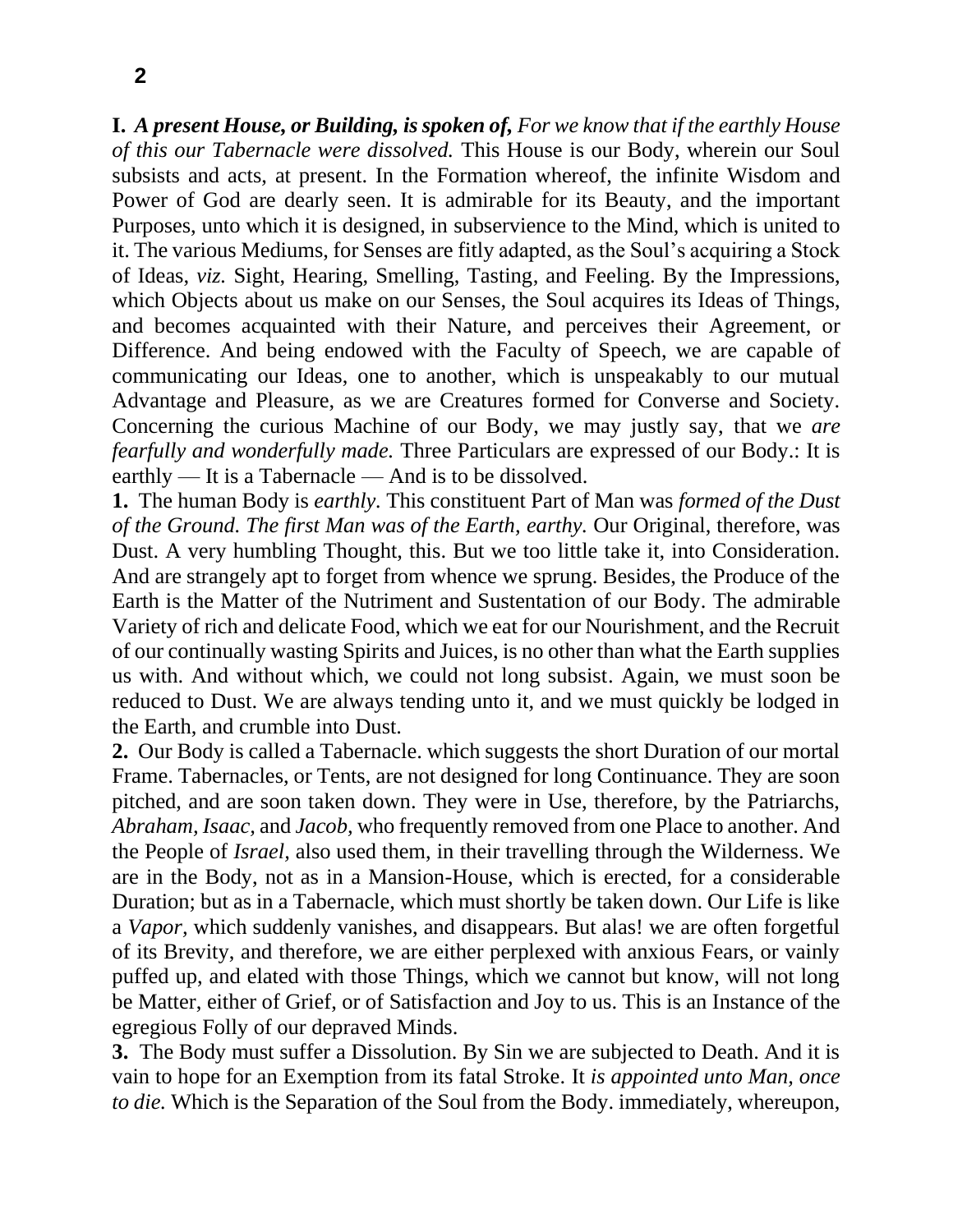the Body turns to Corruption, its various Members are disunited, it is resolved into its first Original, and we mingle with vile Dust, whereon we now tread. Should not this pull down our Pride, abase our haughty Minds, and make us ashamed of our high Looks? Unto this base Condition we must all be reduced, without Exception. What Madness, therefore, is it, in us, to cherish Pride, who must unavoidably sink into the dark Region, of the Grave, and therein molder to Pieces! This Subject, gloomy as it is, does not terrify the Saints, when they have in View, the heavenly State, which the Apostle had.

**II.** *There is a future House, or Building.* This some interpret of the Body, when raised from the Dead, as it certainly will be. And the Bodies of Believers will, at their Resurrection, be rendered *immortal, spiritual, and glorious. For this Corruption shall put on Incorruption. And this mortal shall put on Immortality.* The Bodies of Believers are now *sown in Corruption; Out they shall be raised in Incorruption. They are sown in Dishonor: They shall be raised in Glory. They are sown natural Bodies: They shall be raised spiritual Bodies.* Christ will *change their vile Bodies, and fashion them like his glorious Body, according to the working, whereby be is able, even to subdue all Things unto Himself.* Then their Bodies will be ft Receptacles for their perfected Minds.

I apprehend, that the eternal Felicity of the Saints is included, in this future House, or Building; but not to the Exclusion of their Happiness, in the intermediate State, between Death, and their Resurrection. And, therefore, it is best to understand it of that blissful State, into which they immediately enter, upon their Decease, Three Things I would endeavor to prove, *viz.* That the Soul is distinct from the Body That it is capable of existing and acting without it That the Souls of the pious, will be in a happy State, immediately upon Death.

**1.** The Soul is distinct from the Body. If the Body is a House to the Soul, as the Text represents it, the Soul cannot be the same with the Body; but it must really be distinct from it, though' in the strictest Union with it. For, it is unreasonable to suppose, that the Soul is not distinguishable from that, wherein it is, as its House, or Tabernacle, and in which, it subsists and acts. Besides, the Body is the present *Home* of the Soul. And the Soul is capable of being *absent* from it, which it is impossible it should ever be, if it is the same with the Body, and not distinct from it. *We are confident, I say, and willing, rather to be absent from the Body.* Now that which may be absent from the Body, must be some other Thing than the Body, and not the same with it. If there is nothing subsisting in us, which is distinct from our Body, with no Propriety, it can be said of us, that at Death, we become absent from it. The Soul and the Body therefore, are properly distinguishable, and not the same. I add, there is something in the Saints, which becomes *present* with the Lord, upon their being *absent* from the Body and while they are so. *Willing rather to be absent from the Body, and*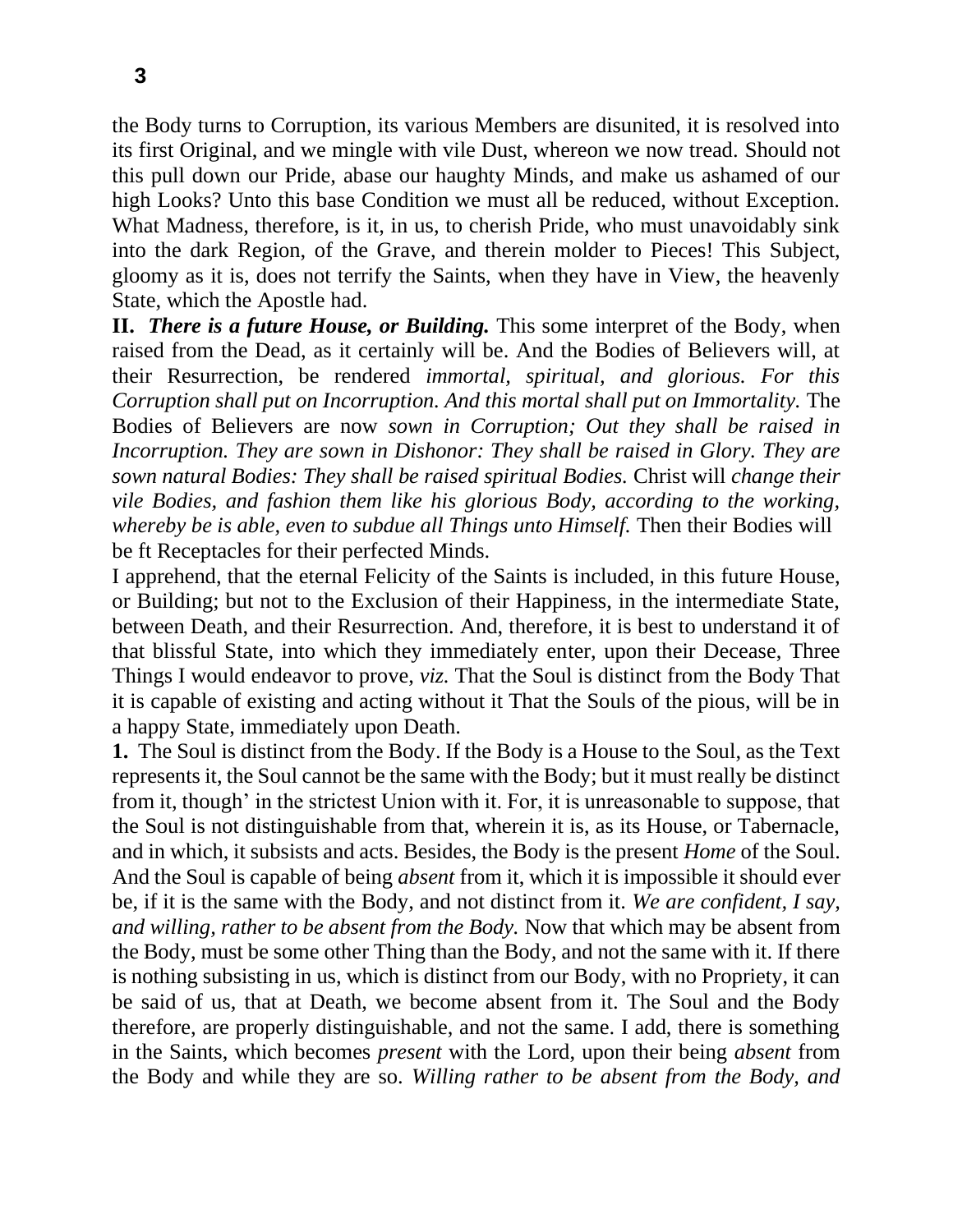*present with the Lord.* That must be the Soul, in Distinction from the Body, for the Body cannot be absent from itself.

**2.** The Soul is capable of subsisting and acting without the Body. This receives very dear Proof from what the Apostle *Paul,* expresses concerning himself. Who speaks thus: *I knew a Man in Christ above fourteen Years ago (whether in the Body or whether out of the Body, I cannot tell, God knoweth) such an one caught up to the third Heaven. And I knew such a Man (whether in the Body, or out of the Body, I cannot tell, God knoweth) how that he was caught up into Paradise, and heard unspeakable Words, which it is not lawful for a Man to utter.* From hence, it is most evident, that, in the Opinion of the Apostle, there was something in him distinct from his Body. For, if he had thought, that there was nothing in him, distinct from his Body, he could never say, whether in the Body, or whether out of the Body, I cannot tell. Because, he must necessarily have concluded, that nothing of him could be out of, or separate from his Body. Not having any Thing distinct therefrom. And it is equally manifest, that, in his Opinion, that which is capable of being separate from the Body, is the Subject of Reason and Knowledge. Which must be the Soul, or our reasonable Nature. It is likewise, as clear, that he thought the Soul capable, not only of subsisting without the Body, but also of exerting itself, in Thought, if out of, or separate from the Body. He could not, therefore, have any Notion of the Soul's sleeping, or becoming inactive, and losing its Consciousness, by its Separation from the Body. That is no other than, *a foolish Chimera* of some *Dreamers;* who sleep with their Eyes open. Whereof, they will be convinced, when once their Eyes are closed by Death.

Again, this is fully proved from his Desire, to *depart and be with Christ,* which, he says, *is far better.* For, sinking into a State of Slumber, and Inactivity, he would never have preferred, unto his present Enjoyment of Communion, with a dear Redeemer, which afforded him, a Pleasure, that far over-balanced all his present Sufferings, great as they were. Besides, the Existence and Activity of the Soul, after Death, is confirmed, by the Declaration, of our Saviour, to the penitent Thief, on the Cross. *I say unto thee, this Day thou shalt be with me in Paradise.* Slumbering in the Grave, is not being with Christ in Paradise, surely. The Soul, therefore, does not cease to exist, or act, when the Body is dead. It continues to exist, and retains its Activity, after Death. Once more, *the Spirits of just Men are made perfect:* Who are deceased. If, therefore, Perfection does not consist, in Loss of Consciousness, and in Insensibility, we cannot reasonably think, that the Souls of good Men, become unconscious, upon Death. This leads me to observe,

**3.** That the Souls of the pious, will be in a happy State, immediately after Death. As they will continue to exist, and remain active, they will certainly be happy. This cannot be doubted of, if Happiness consists, *in being present with the Lord. In whole Presence* is fulness of Joy. If Felicity consists *in being with Christ.* If to be *with him,*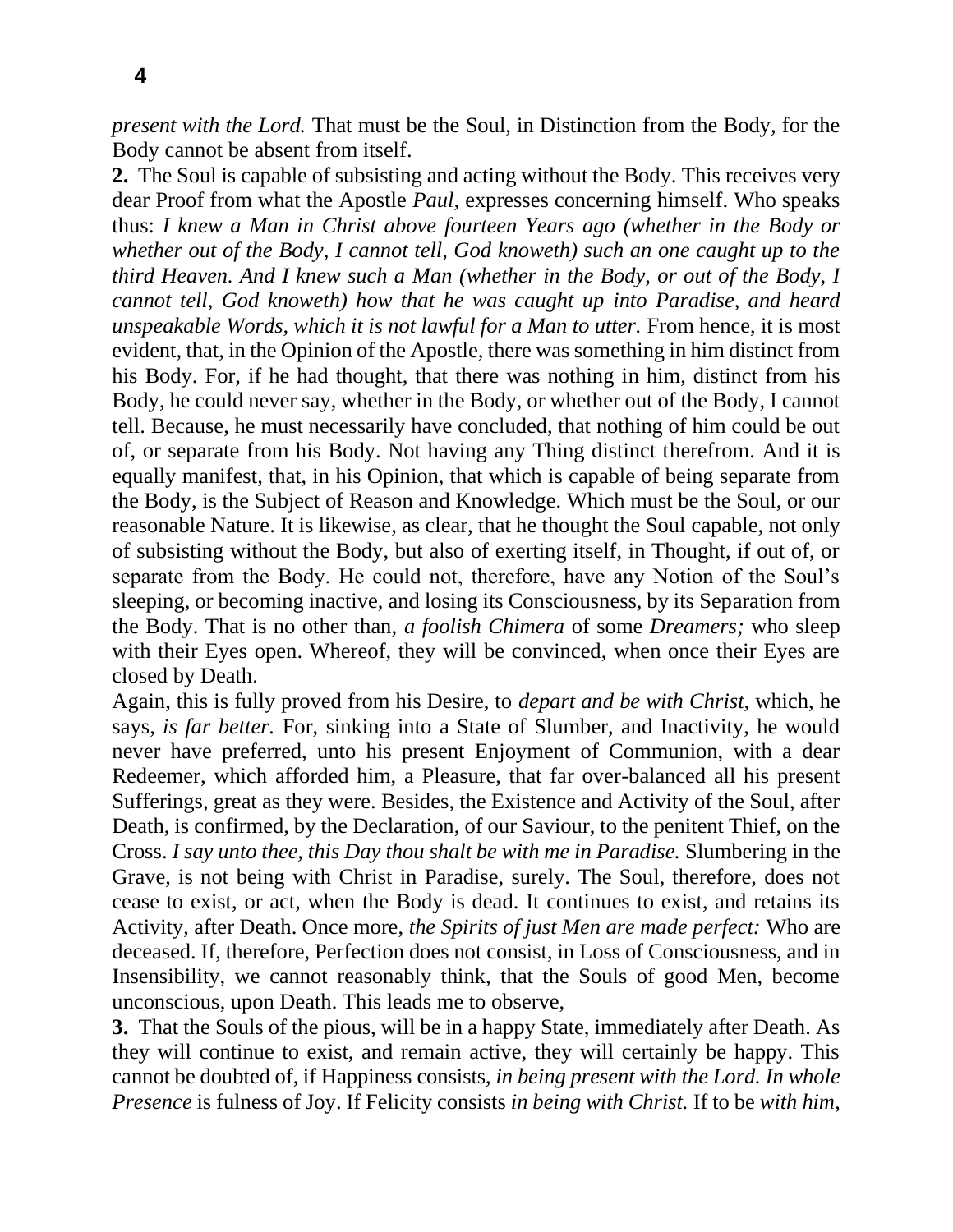*in Paradise,* is Happiness, which, who can scruple? If *to be made perfect,* is to become happy. Which surely none will deny. The Saints, will not only, continue to exist, and remain active, while their Bodies are in the silent Grave; but they will be in a State of consummate Bliss. *Blessed are the Dead, who die in the Lord.* It is this, raises the Minds of sanctified Persons, above the Fear of Death, and even renders it desirable to them.

**(1.)** The Souls of departed Saints are absolutely free from Sin. During their Abode in this mortal State, they are Subjects of *Flesh,* as well as *Spirit. Evil* is ever *present*  with them, as an *active* Principle, opposing the Acting's of the spiritual Principle, which is in them. By it, they are indisposed unto, and greatly interrupted, in Duties of the most solemn Nature. It often mars their best Meditations, wherein, they enjoy the highest Satisfaction. Through its Presence and Activity, their Minds, are frequently diverted from attending, in a proper Manner, to the Object of their devotional Acts, even in the solemn Duty of Prayer. All their religious Services are defiled, by this corrupt Fountain and Spring of Action, which is in them. From hence, arise sinful Thoughts, disorderly Desires, and evil Tendencies, in the Affections, even of the *best*. This *Plague of the Heart* is *the Plague of the Believer's Life.* And it is the continual Occasion of inexpressible Vexation, and Grief, unto every Saint in this World. But immediately upon Death, the Souls of the pious, are freed from all those depraved Habits, which have Being in them here, they are at once delivered from that Law of Sin, which now disturbs, and perplexes, them, above Measure. As the Bodies of the Saints, who shall *remain, and be alive, at the Coming of* Christ, will be, in an instantaneous Manner, *changed*, and freed from those corrupt Qualities, which attend them, by the Exertion of his Power: So the Souls of Believers, in an instantaneous Manner, immediately upon Death, are absolutely freed from all those evil Habits, which are now in them, by the Exertion of the Power of Christ. The former will be effected, in a *Moment, in the twinkling of an Eye.* And so is the latter. This Thought, I met with in that excellent Divine, Dr. *Goodwin,* long since. And it hath often afforded me much Pleasure. It may greatly serve to help our Faith, concerning the immediate Expulsion of Sin, out of our Souls, in their Separation, from our Bodies, by Death. This complete Deliverance from Sin is most desirable to every sanctified Person, and the Hope of it, yields some Relief, to the Saints, while they groan, under the heavy Weight of that *Body of Death,* which depresses them.

**(2.)** Grace will be perfected. That good Work, which is begun in Believers, is not imperfect, in its Nature; for God cannot be the Author of any Thing, which is imperfect, in its Kind. That gracious Principle, whereof the Saints are the happy Subjects, is a *good,* and a *perfect Gift, which cometh down from above, from the Father of Lights.* But it is not yet complete in its Degrees. And it is at present liable to an Abatement, in the Vigor of its Acting's. It suffers a Decline at one Time, or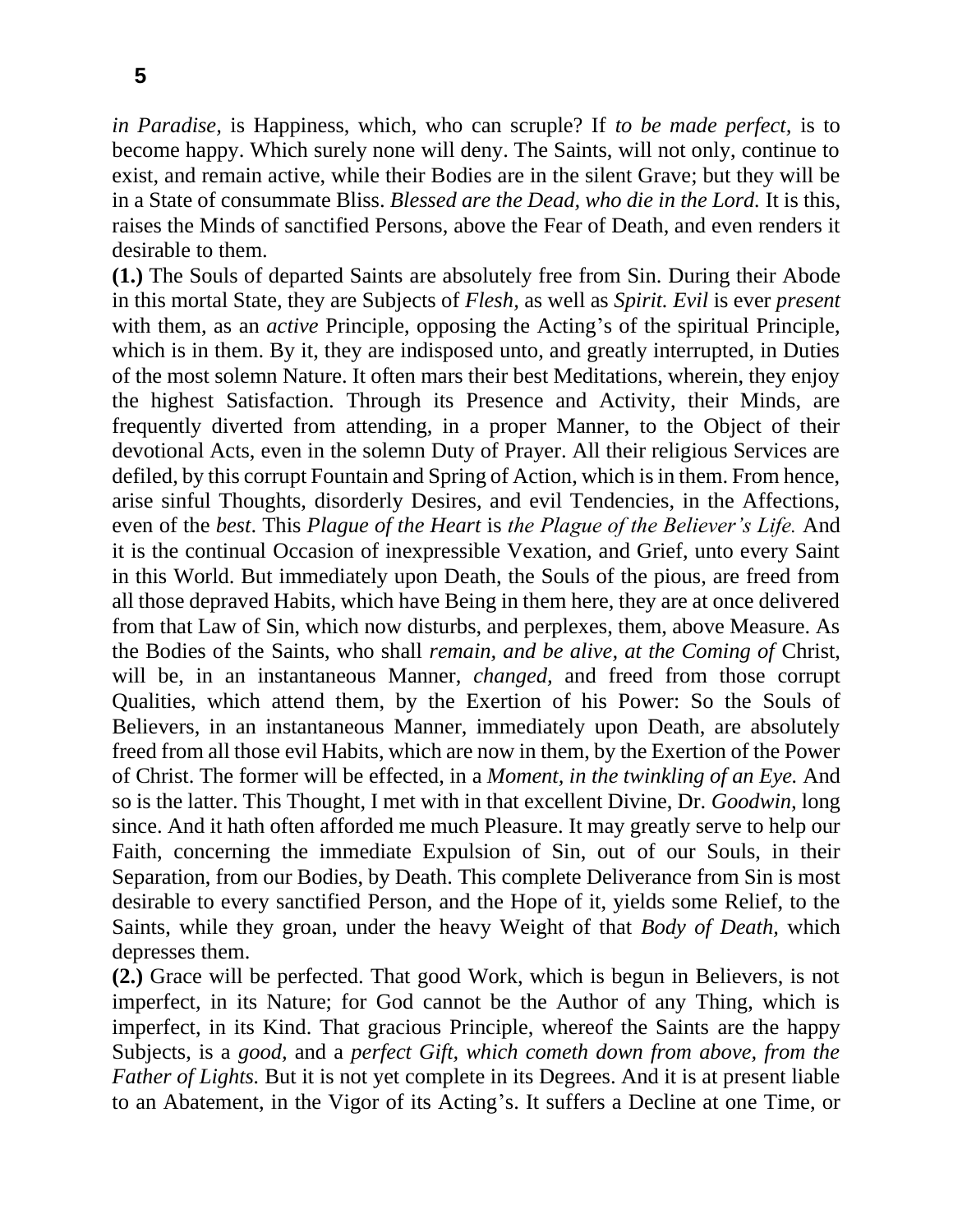another, in most, if not, in all the Saints for a Season, through various Causes. Faith becomes weak, Hope is shaken, and Love to Christ and heavenly Things, grows Chill. Hereafter, no Imperfection will attend the Saints in their Knowledge, or Love to the infinitely glorious Objects, which they will view, with a Delight not at present to be conceived of by us. In this State, *we know but in Part: When that which is perfect is come, that which, is in Part shall be done away. Here we see through' a Glass darkly; hereafter, we shall see Face to Face.* And Love will then be raised to its highest Pitch, unto God and a dear Redeemer. Then the gracious Design of God, in the Choice of our Persons, will be fully accomplished, in us. Who chose us, that *we might be holy and without Blame, before him, in Love.* Christ will present us *Faultless, before the Presence of his Glory, with exceeding Joy.* On his own Part, on the Part of his Father, unto whom he will present us, and on ours. The Happiness of the future grate, therefore, will be consummate. As we shall have no Sin dwelling in us, which now we have. So, not the least Languor, will ever attend the holy Acting of our perfected Minds. But the Vigor of Grace will eternally be the same, without Abatement, or any Decline.

**(3.)** The Saints will enjoy most near, uninterrupted, and endless Communion with the Father, Son, and blessed Spirit. Here they enjoy Fellowship, with the Father, and his Son, Jesus Christ. The Satisfaction and Pleasure attending which, nothing can possibly equal. But alas! what Interruptions, do now take Place therein, to the unspeakable Grief of pious Souls, whole chief Joy, consists in Communion with God. In the heavenly State they will have clear Views of the Love of the Divine Father, in its adorable Properties, Of the Designs and Acting's thereof, in their Favor. Even from Everlasting. And of those amazing Acts of Grace and Mercy, which he put forth in Time, in order to bring them unto the Fruition of himself. The Gift of his Son to and for them. And the Gift of his Spirit unto them, to regenerate, sanctify, and safely to conduct them, unto that blissful State, they will constantly contemplate upon, and adore, his sovereign Goodness, which so conspicuously shines forth, therein. And, this Fellowship, with the Father, will never, thro' any Cause whatever, be interrupted, nor shall it ever have an End. Again, they will enjoy Communion with Christ. His Glory they will have clear, and steady Prospects of. For it is *his Will, that they may be with him, where he is, that they may behold the Glory, which the Father bath given him.* A Sense of his unparalleled Love to them, will perpetually possess their Souls. They will always be employed in contemplating on, those unequalled Acts of Goodness and Compassion, which he exerted, in order to their Pardon, Justification, and eternal Salvation. And no Breach will ever be made upon this Fellowship, with their dear Saviour. Nor shall a Period ever be put unto it. As their Communion with Christ, will be most intimate, it will never be interrupted, nor have an End.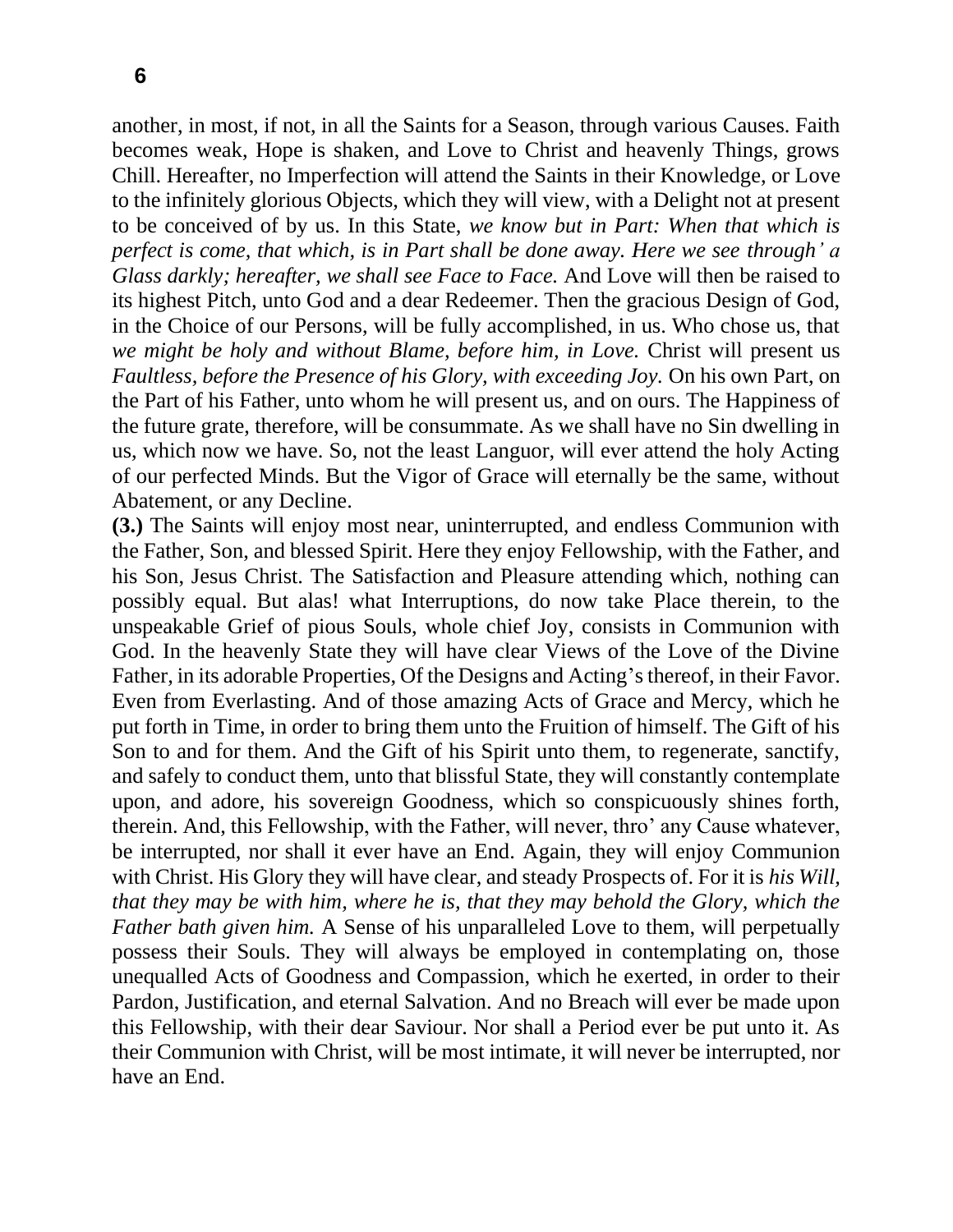Further, they shall also enjoy Communion with the blessed Spirit, who is the Author of their Regeneration, and Sanctification, and who safely conducts them, through this mortal State. Their Views of that Part, which he bears, in the Oeconomy of their Salvation, will then, be most clear, distinct, and heady. He is the Glorifier of Christ, and the Sanctifier of his Church. He forms us for Heaven: Or works a Meetness in us to be Partakers of the Inheritance of the Saints, in Light. He instructs us in the Knowledge of heavenly Things, as a *Spirit of Wisdom and Revelation.* Gives us an Acquaintance with ourselves. Shews us the absolute Necessity of an Interest, in Christ. Discovers to us his Suitableness and Ability, as a Saviour. Encourages us to look to him, and by his Aid, we make Application unto him, to be saved by him. In Temptations, he succors us, in Distress he graciously comforts us. Under Afflictions, he supports us. In Darkness, he enlightens us. Under Deadness, he quickens us. And when we backslide, he mercifully convinces us of our Folly, and restores unto us, those spiritual Consolations, which we were deprived of thereby. In a word, he is efficiently, our Life, Light, Strength, and all our Consolation. In Heaven the Saints will held the most near and intimate Communion with him, in his Love, and in all his Acts of infinite Compassion, towards them, in their dangerous Passage, through this militant State. Unto whole kind Care, and Protection, we owe our Safety. Now, the Saints in the future State, will constantly enjoy a Sense of his Love to their Persons, which is the Cause of. his beginning carrying on, and perfecting that good Work in them, which is their Meetness, for Heaven. And this their Fellowship, with him, will be endless. This is a most blessed State indeed! All Believers have a present Title to it, and certainly shall be introduced into it. Faith being acted on it, animates them to *fight the good Fight,* and to endure present Afflictions, with Patience, Courage, and Fortitude.

Several Things are predicated concerning this State. It is a *Building of God — Not made with Hands —* Its *eternal in the Heavens,*

**1.** This State is *a Building of God.* The Design, and Erection of it, is wholly his. And it is the Effect of his sovereign and immense Love. And the Contrivance of his infinite Wisdom.

**(1.)** He removes all Impediments, which lye in the Way of our coming to the Enjoyment thereof. Sin would have proved an eternal Bar to our Happiness, had not God, in infinite Wisdom, and Mercy, provided for its Removal. Blessed be his Name, he hath effectually done this for us. For, *He hath made Christ, to be Sin for us, who knew no Sin. Laid our Iniquities upon him. And he bore them in his own Body on the Tree.* In bearing them, he bore them away. *Once in the End of the World, be appeared to put away Sin by the Sacrifice of himself* The Messiah who was *cut off; but not for himself, finished Transgression, and made an End of Sin. He removed our Transgressions from us, as far as the East is from the West.* So that, this Obstruction to our Happiness, is entirely taken away. Our Guilt being expiated, by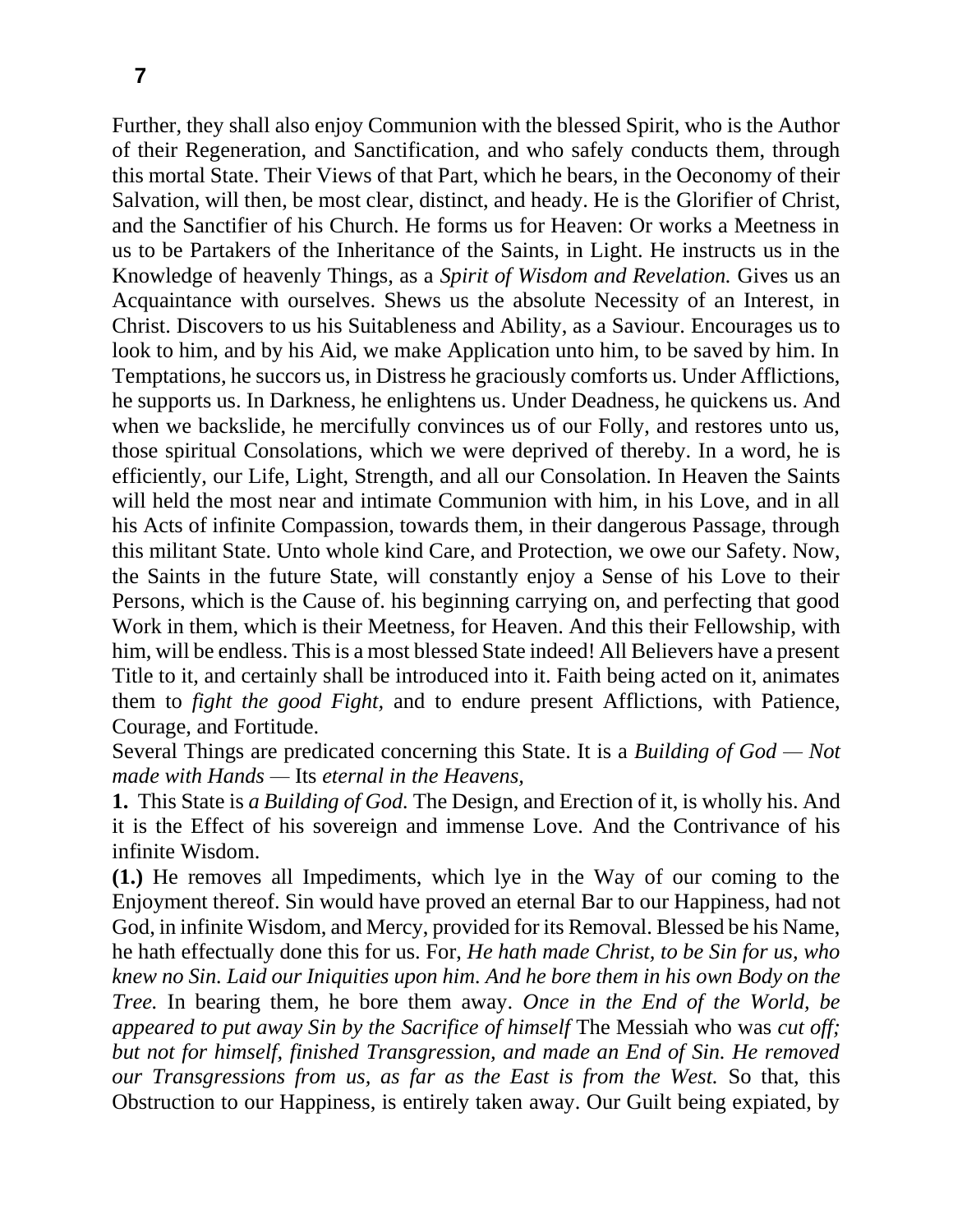the Death of Christ, it can be no Obstacle, to our Fruition of future Felicity. Sin, which is pardoned, cannot hinder our becoming happy. This Impediment is effectually removed, by the Grace of God, through the atoning Blood of his Son. *Which cleanseth from all Sin.* Again, He hath fully provided, for the Satisfaction of his violated Laws, which, without a Satisfaction, would not allow of our Happiness. It was the sovereign Determination of God, that his Son should be made under the Law, suffer its Curse, and thereby redeem us from it. That so, that just Constitution, might not have any Thing to object, unto our Admission, into Heaven, taken from our Breach of its Commands. Farther, Divine Justice could not permit of the Happiness of guilty Men, without its Demands were answered. Sovereign Grace, and infnite Wisdom have provided for this also, in the Atonement of Christ. By his Sufferings and Death, full Satisfaction is made, to infnite Justice, which was offended, by our Sins. So that, it can have nothing to object, to our Enjoyment of future Blessedness. But, on this Foundation, the Grace and Justice of God, concur and unite, in raising us unto that State of Dignity and Glory, which we shall possess, in the immediate Presence of God. *Mercy and Truth meet together, Righteousness and Peace kiss each other.* There is a perfect Harmony, between sovereign Goodness, .and inflexible Justice, in the Design of bringing us to Heaven, through the Blood and Righteousness of Christ Once more, effectual Provision is made for the Removal of Sin, out of our Souls. Which is absolutely necessary to the blissful Enjoyment of God. Almighty Grace takes away the Dominion of Sin, by implanting a holy Principle, in the Heart, and it will entirely expel Evil out of the Minds of the Saints, at Death, in order to their Admission into the immediate Presence of their heavenly Father.

**(2.)** A Right and Title to future Glory is of God. Right to eternal Blessedness, arises from Adoption. For, *if we are Children, then we are Heirs, Heirs of God, and joint Heirs with Christ.* The Act of God, by which, we were constituted Sons, was sovereign, and it is to *the Praise of the Glory of his Grace.* Again, the Saints have a *legal* Title to Heaven, by Virtue of the Righteousness of Christ, which is a *Gift,* and a *Gift by Grace.* And that Righteousness, is *properly deserving of infinite Good,* by Reason of the infinite Dignity of the Person of Christ. As Sin is properly deserving of the Loss of infinite Good, because of the Infinity of the Object, against whom it is committed. *That being justified by his Grace we might be made Heirs, according to the Hope of eternal Life* (Titus 3:7.). And, therefore *whom* God *justifies, them he also glorifies.* For Justification, entitles us, unto Glorification. The former Right to the heavenly State, does not supersede the latter, or render it unnecessary. Neither, are they inconsistent. The former Right, is founded, in absolute Sovereignty, without Respect to Justice: The latter, must also be attributed to sovereign Grace, as to the Appointment of Christ's Righteousness to be ours, wherein we are Justified: But Divine Justice assigns the Reward of eternal Life, unto the Obedience of Christ, as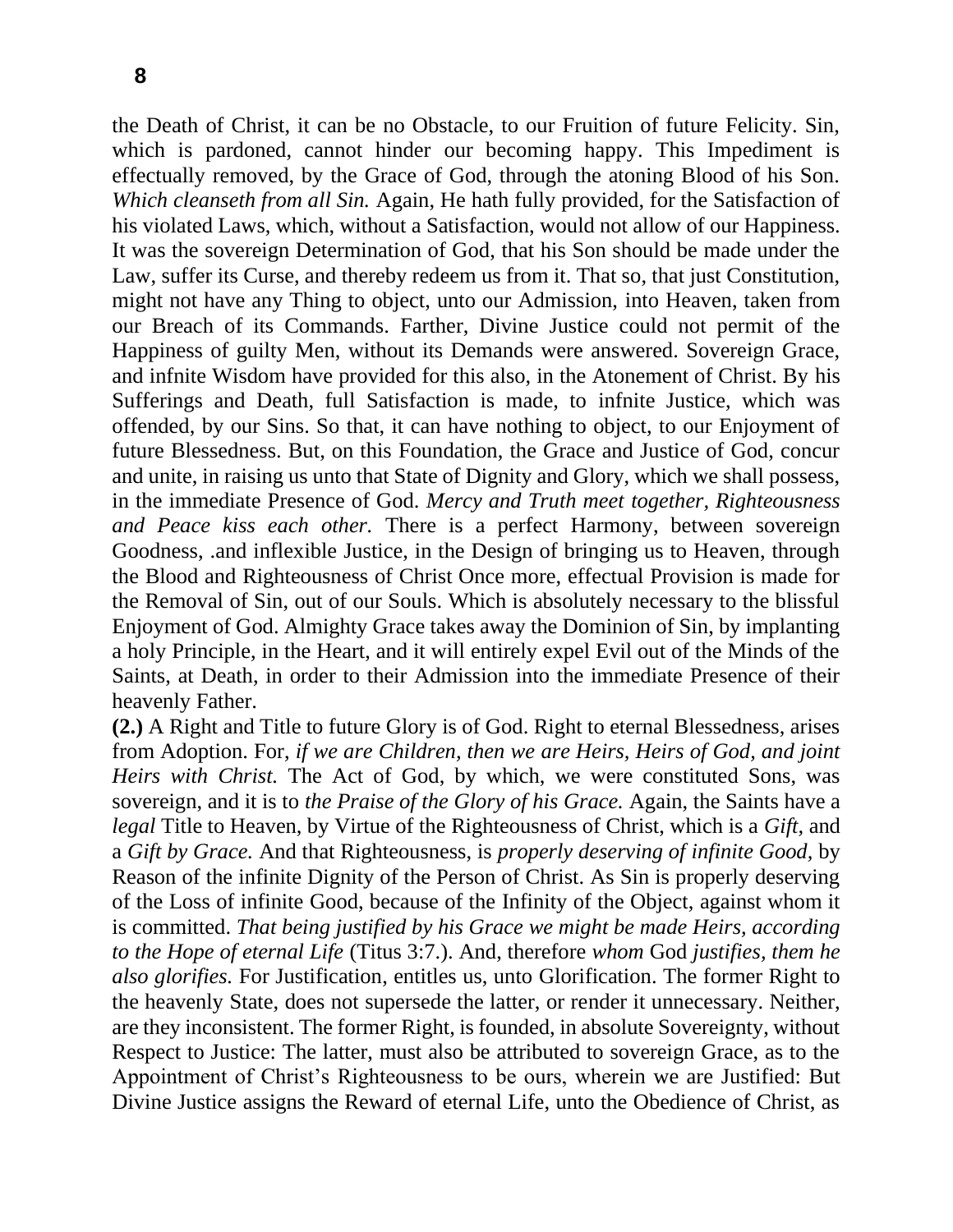what is justly due to it; because of the infinitely intrinsic Value of it, arising from the infinite Greatness of his Person. This is a mighty Support to the Faith of the Saints, and is a precious Ground of *strong Consolation* to them: When they view how sovereign Grace, and infinite Justice, are at once, and equally displayed, in their Title to everlasting Life.

**(3.)** God in infinite Goodness prepares us for the Enjoyment of future Glory. it is impossible, that an unsanctified Person should possess the Glory of Heaven. *Without Holiness, no Man shall see the Lord. A* Mind that is *carnal,* is incapable of holding Fellowship with God. Of viewing with the least Satisfaction, the Objects, which are beheld with blissful Adoration, in the heavenly State. Neither, will the Soul, destitute of Holiness, ever be disposed unto that pure Service, wherein, glorified Saints, are perpetually employed. And, therefore, Regeneration, is absolutely necessary for the Fruition of God. And that Preparative for Heaven, he is the Author of. *Giving Thanks alway to the Father, who hath made us meet, to be Partakers of the Inheritance of the Saints in our Lord Jesus Christ, who, of his abundant Mercy, hath begotten us again to a lively Hope, by the resurrection of Jesus Christ, from the Dead. To an Inheritance, which is incorruptible, undefiled, and that fadeth not away, reserved in Heaven for you.* This is, his *calling us unto his eternal Glory.* In the Character of the *God of all Grace.* 

**(4.)** He preserves the Saints until their Arrival unto this State of Blessedness. Divine Grace maintains the good Work, which is begun in them. Infinite Wisdom directs them. Immense Mercy shields them. Everlasting Strength sustains them. In all their Exigences they are supplied, out of those inexhaustible Treasures of Grace, which are laid up, for that Purpose, in the Covenant of Grace. Thus, God is their Director, Upholder, liberal Benefactor, and constant Preserver, in this mortal, militant, and dangerous State. *Who are kept by the Power of God, through Faith unto Salvation. Now unto him, that is able to keep you from falling.* His Love to their Persons, his Purposes about them, and his precious Promises made unto them, may justly beget, and keep up, in their Minds, a firm Persuasion, of a safe Conduct, in all the *Mazes*  of Temptations', Distresses, Dangers, and Difficulties, through which they pass, in their travelling towards the heavenly World.

**(5.)** God is the Fountain and Object of future Glory. He is the Spring, of eternal Life, whereof they will be the happy. Subjects hereafter. For, their *Life is hid with Christ in God.* Their perfect Purity is from him. And his Grace will render them forever *impeccable:* Or raise them above a Possibility of Sinning for evermore. His infinite Goodness will be a never- failing Source, of refined, ineffable, and inconceivable Joys, when they shall be admitted into his immediate Presence. *Where is Fulness of Joy, and at his right Hand, are Pleasures for ever- more.* Thus, God will be the Fountain of future Happiness, subjectively considered. And he will be their Glory, objectively considered. For their future Felicity will consist, in Beholding, in a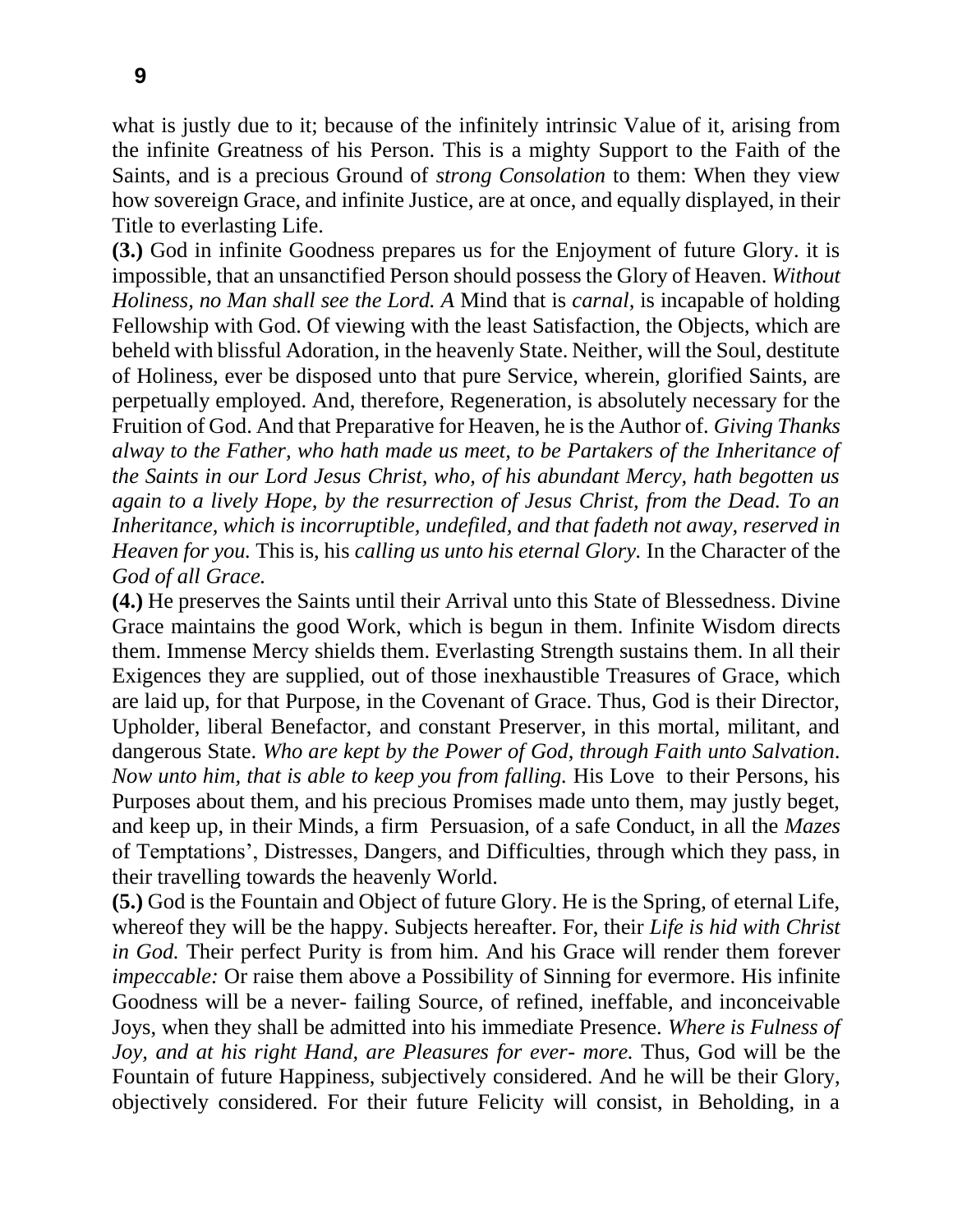perfect Manner, the infinitely glorious Perfections of God, as they are displayed, in the Design, and Accomplishment of their Salvation, by the Incarnation, Obedience, Sufferings, and Death of his Son. And, in viewing the holy Properties of his Nature, as they shine forth, through the Person of Christ. So that, God will eternally be the Happiness of the Saints, *subjectively,* and *objectively* considered. This *Building,*  therefore, where into, Believers enter, at Death, is the *Building of God.* 

**2.** It is *not made with Hands.* This negative Phrase, plainly imports, that human Wisdom, Will, and Power, have no causal Influence into it. A created Understanding could never have devised it. The Will of a Creature cannot have any effective Influence into it. Finite Power could not possibly acquire it.

**(1.)** None could remove the Impediments, which lay in the Way of its Enjoyment. No Creature whatever could atone for our Guilt, and bear it away. That is such a Load, which would have pressed down a mere Creature, into the *lowest Hell.* And no Merit can possibly attend the Sufferings of a mere Creature, how great so ever. Guilt, therefore, as to us, must be eternally *inexpiable.* No Criminal can satisfy the Divine Law, which he hath violated, for his Breach thereof. Its Curse, which Sin demerits, is insupportable, in its Weight, by the Transgressor. And no Man is able to answer the Demands of infinite Justice, which is offended by his Sins. *None,* therefore, *can redeem his Soul, and give to God a Ransomed for it.* No Man is able to shake off the Dominion of sin, or free himself from its reigning Power. Nor, can any Saint expel, those corrupt Habits, whereof his Mind is the Subject. Lusts are so deeply rooted in their Hearts, that they cannot possibly eradicate them. The Removal of the Hinderances, and Obstructions, to our future Happiness, is impossible to us all, and everyone. Infinite Wisdom, Grace, and Power alone could do this for us. Blessed be God, he hath, and will, fully effect it, in our Favor.

**(2.)** No Man is able to acquire a Right to future Happiness. In order to that, the Law, must be perfectly obeyed. For, without complete Obedience, unto its righteous Precepts, it will not allow of the Enjoyment of Life. The Want of such Obedience, subjects us, to Condemnation, and Death. As, therefore, we are all depraved, and enfeebled, in our Powers, it is impossible to every Man, to keep the holy Law of God, so as to obtain a Title to Happiness, according to that just Constitution. *The Law is weak, through the Flesh.* And no *Law is given, which can give Life.*

**(3.)** We cannot prepare ourselves, for the Enjoyment of the heavenly State. Naturally, we are *under the Dominion of Sin. Are dead in Trespasses, and Sins. Our Minds are alienated from the Life of God.* And, *Enmity itself, against him,* And, therefore, we are absolutely unable to put forth holy Acts, whereby, holy Habits, might be acquired. A real *Preparative,* or *Meetness,* for the Fruition of God, is internal Holiness, whereof, every Man is naturally destitute. And, not having a Spring of spiritual Action, no spiritual Acts, can be exerted, by us, previous unto the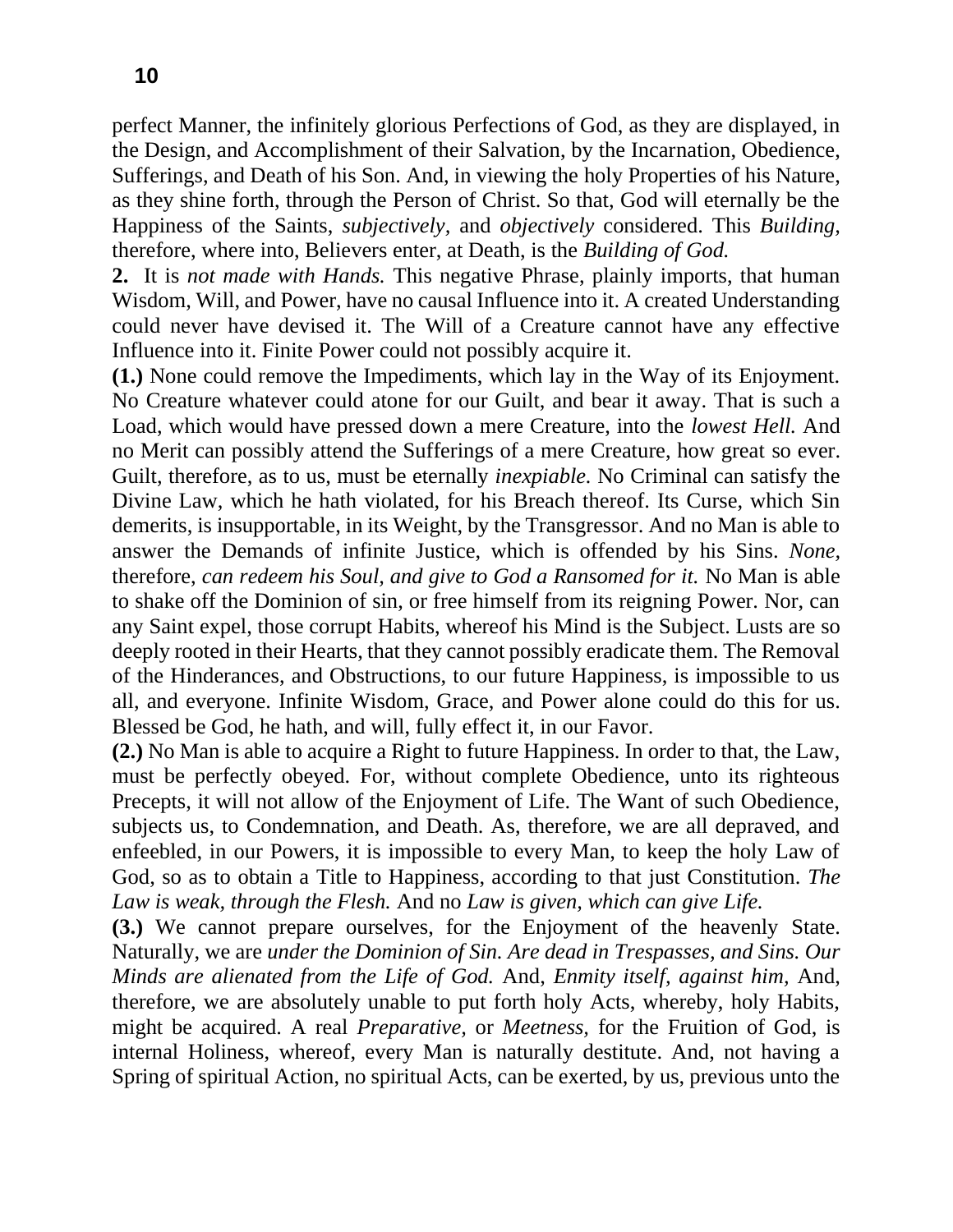Production of such a Principle in our Hearts, by the Grace of God. Consequently, no Man is able, to prepare himself for the future State of Glory.

**(4.)** It is not in our Power to preserve ourselves, unto that happy State. We are the Subjects of such Lusts, which would. inevitably ruin us, if left to oppose them, in our own Strength. Satan, the unwearied Enemy of our Souls, we are unable to resist, and overcome, in his ensnaring Temptations, violent Oppositions, and furious Assaults, in ourselves. The World, in its Allurements, Distresses, or in its Enmity against us, would prove our Ruin, by engaging our Affections, by sinking us in Sorrow, or, by raising our Fears, unto an excessive Pitch.

**3.** This State is *eternal in the Heavens.* The Blessedness and Glory of the Saints, hereafter, will have no End. As, no Change can possibly take Place in it: So, no Period will be put unto it. And, it will be in the Heavens. In the immediate Presence of God. Where Jesus Christ, as Man, will eternally be.

**III.** *The Apostle knew, that there is a future House, or Building, and that, he had a Title to it.* It was not a Conjecture, or probable Opinion only. But a certain Knowledge, and Persuasion thereof, which he had.

**1.** He had a certain Knowledge, that there is such a State of Felicity. There are undoubted Evidences of it, in the Christian Revelation. The Divine Promise of eternal Life. The Resurrection of Christ from the Dead: His Entrance into Heaven, as the Fore-runner of his People. And the Promise of his second Appearance; in order to their final and complete Salvation, are incontestable Proofs, of that State of consummate Bliss. *Life and Immortality are brought to Light, by the Gospel.*

**2.** The Apostle knew, that he had a Title to the future State of Glory. It was not a Conjecture, or probable Opinion, which he entertained, concerning his Right to Heaven; but he had a certain Knowledge, and Persuasion of it. And common Christians, may also arrive unto such a Knowledge, and Persuasion: By the following Mediums.

**(1.)** *A Meetness* for its Enjoyment is a certain Evidence of a Title to it. That *Meetness*  is a holy, spiritual Principle in the Soul, which, in its Nature, is suited to heavenly Things. The Understanding discerns their Excellency and Glory. The Will makes Choice of them. And the Affections tend and adhere unto them: Upon this Principle being produced, in the Heart. An Approbation of the heavenly State is a *sure*  Evidence of a Right unto it. They are but *few,* who have *a real Liking of Heaven.* No Man, who is *unmeet* for it, *in Reality,* desires to enjoy it. All those in whom, God works this Meetness for the Fruition of his eternal Glory, have an unalienable Title to it, and shall certainly possess it. For, *He hath wrought them for this self-same Thing.* Better Evidence, of a Right to Heaven, and of the certain Enjoyment of *it, need* not be desired, than a present Delight in, and a holy Adoration of heavenly Things, is.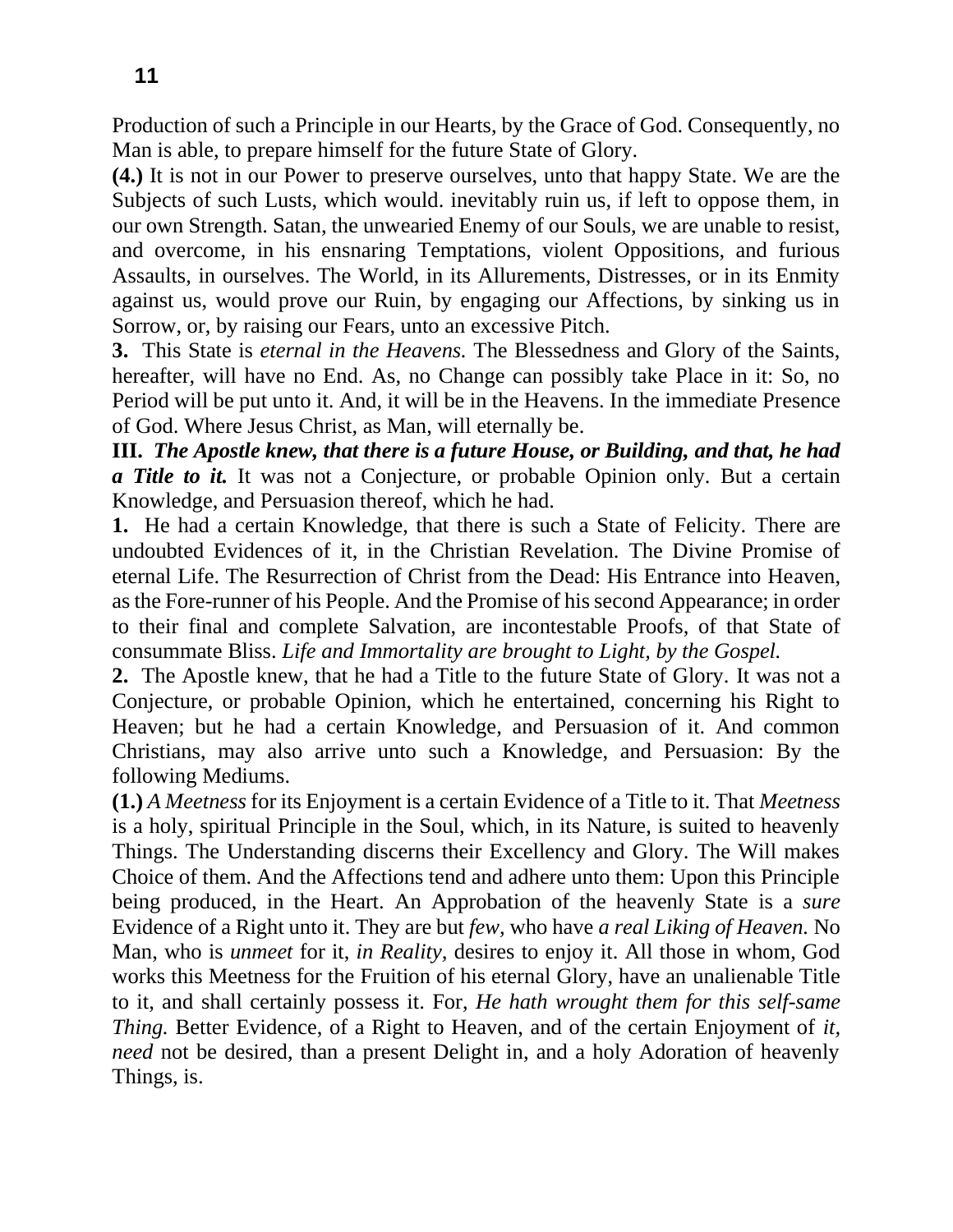**(2.)** This may be known by the *First Fruits* of it. Which the Graces, Consolations, and Joys of the holy Spirit are. Not *only they, but ourselves also, who have the, First-Fruits of the Spirit*; *even we ourselves, groan within ourselves, waiting for the Adoption, to wit, the Redemption of our Body,* (Romans 8:23.) From Fore-Views, and Fore-Tastes, by Faith, of heavenly Objects, and celestial Pleasures, the Saints may safely conclude upon their Title to the future State of Blessedness.

**(3.)** The *Earnest* of Heaven is a *sure* Evidence of a Right unto it. That *Earnest is the holy Spirit of Promise, by whom Believers are sealed* (Ephesians 1:13, 14.)*.* If *God hath sent forth the Spirit of his Son, into our Hearts,* to convince us of Sin, our Misery, and Helplessness: And to reveal Christ to us, as a suitable Saviour: And he hath directed us to *fee to him for Refuge:* If under his gracious Influence, we have ventured upon Christ, for Life and Salvation, and we repose our entire Trust in him, for Pardon, Peace, Acceptance with God, Holiness, and eternal Life. We may from thence, draw this Conclusion, without the least Fear of being mistaken, in this important Matter, that the holy Spirit is in us, as an *Earnest of the heavenly Inheritance.* And, that we shall most assuredly enjoy it.

**4.** By the *Witness* of the Spirit we may obtain this Knowledge and Persuasion. *The Spirit himself beareth Witness with our Spirit, that we are the Children of God*  (Romans 8:16.)*.* He doth this, by a powerful Application of Divine Promises, by *shedding abroad the Love of God, into our Hearts,* and by enabling us, to discern that good Work, which he *hath begun in us,* as an Effect of everlasting Love to our Persons, and as the Result of our *Ordination to everlasting Life.*

*Thus, I have endeavored, according to the Desire, of my very worthy deceased Brother, to explain to you, the Words, which he chose, for the Subject of his Funeral Discourse. It may now, be expected, that I should give a Character of him.* And a beautiful Representation, might have been given of him. But I must inform you, that he laid an Injunction upon me, not to enlarge on his Character. And, that he expressed a Dislike of bestowing Encomiums, on the Dead. However, a few Words, concerning him, may surely be allowed. He was *meek, humble,* and modest, perhaps, too modest, wise and learned, Diligent in Study, there is Reason to think, to the Prejudice of his Constitution. He had an enlarged Acquaintance, with the evangelical Scheme, and a spiritual Savour of the Truths of the Gospel. In his last, long Illness, which issued in his Death, he was remarkably favored, with the gracious Presence of God, and filled with a holy Adoration of sovereign Grace and Mercy. Those glorious Truths, which in the Course of his Ministry, he recommended to you, were the Matter, of his Support, Consolation and unspeakable Joy, in the Views, of his Dissolution.

An Address to his surviving Relations; on this *sad* Occasion, is a Subject, so very *tender,* and *delicate,* that I think, I may be excused, if I decline it. May the Lord sanctify, this mournful Providence, unto them, support them under it, and be their